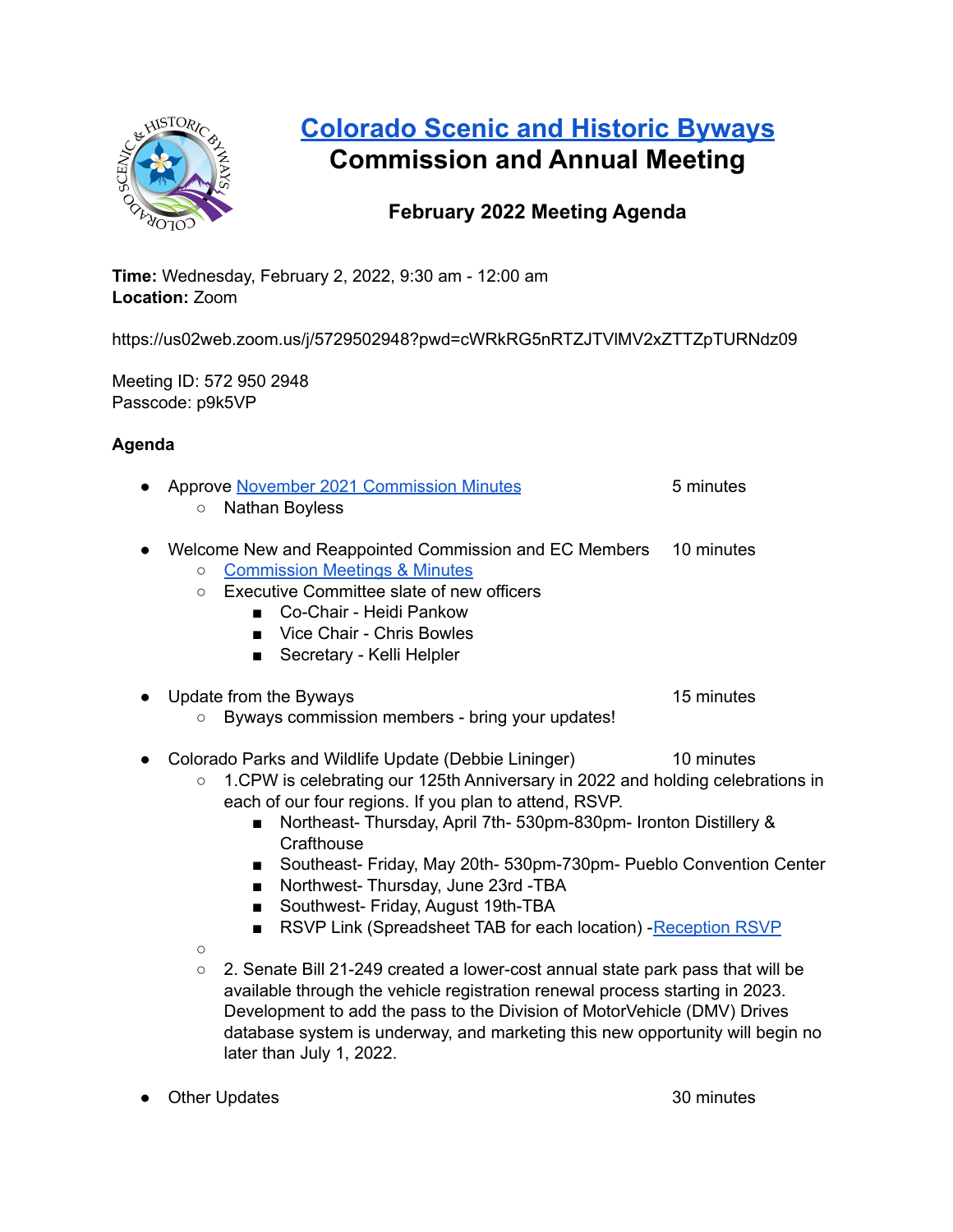- National Scenic Byway Foundation (Kelli)
- Restart Industry Associations Program (Andrew)
- Colorado Tourism Office (Andrew)
- Roadside Markers Project: Letter of Intent (LOI) GOCO Planning (Chris)
	- Resolution for the Commission to formally partner with History Colorado
- Move May 4 Meeting (May 11?) due to Heartland Byways Conference (Lenore)
- Open Floor 15 minutes 15 minutes

#### **2022 Byways Commission Meetings to Save the Date:**

- Wednesday, February 2, 9:30 am 12:00 pm
- Wednesday, May 4, 9:30 am 12:00 pm proposed May 11 instead
- Wednesday, August 3, 9:30 am 12:00 pm
- Wednesday, November 2, 9:30 am 12:00 pm

#### **Commission:**

- Chad Schneckenburger, USDA Forest Service
- Cheryl Glanz, Eastern Byways
- Christine Costello, Colorado Creative Industries
- Debbie Lininger, representing the Department of Natural Resources
- Heidi Pankow, Western Byways
- Ilana Moir, Conservation/Open Space Rep
- Kelli Hepler, Member at Large
- Mark Garcia, Transportation Commission
- Rep. Matt Soper, State Legislature
- Nathan Boyless, representing History Colorado
- Timothy Finger, BLM Representative

#### **Ex-Officio Members (designated through Dept. Executive Directors, 2 listed on Executive Order & 2 more listed on Bylaws):**

- Rebecca White, representing the Department of Transportation
- Andrew Grossmann, Colorado Tourism Office
- Traci Stoffel, representing the Department of Local Affairs
- Chris Bowles, representing History Colorado

#### **Program Staff:**

● Lenore Bates, Colorado Scenic and Historic Byways Program Manager

#### **Program Vision:**

Guiding travelers to experience and be inspired by treasured places that comprise Colorado's Scenic and Historic Byways. (Commission Approved 5/14/13)

#### **Program Definition:**

The Colorado Scenic and Historic Byways program is a statewide partnership intended to provide recreational, educational, and economic benefits to Coloradans and visitors by designating, interpreting, protecting, and promoting a system of outstanding touring routes in Colorado.